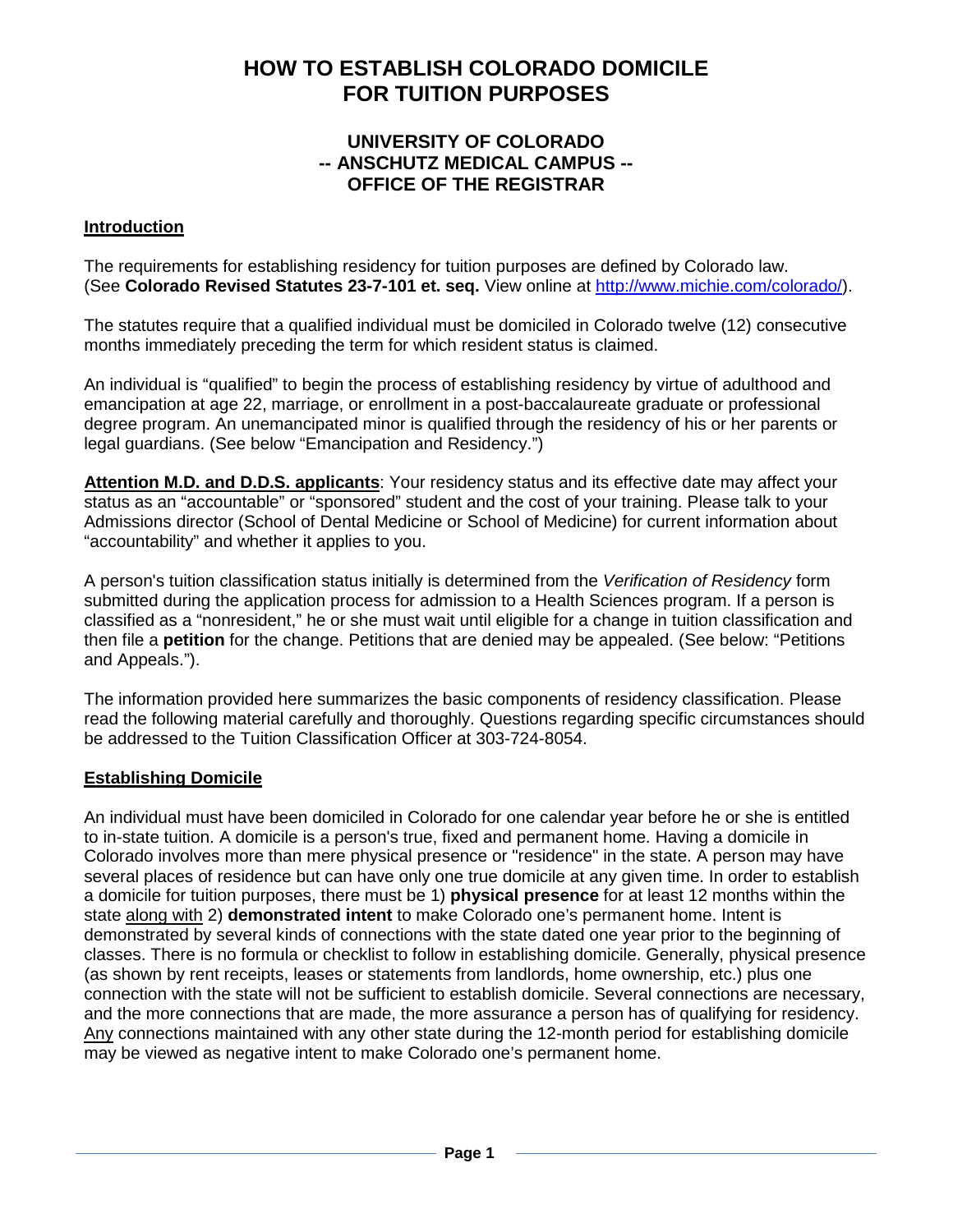#### Objective evidence of physical connections with the state of Colorado includes

-- Driver's license, as governed by the Colorado Motor Vehicle Operator's Licensing Law.

-- Automobile registration and license plates, as governed by the Colorado Motor Vehicle Registration Law.

-- Voter registration and voting in the most recent (Colorado) election.

-- Colorado employment and payment of Colorado income tax. Permanent, full-time, off-campus employment and payment of Colorado State income taxes are considered highly persuasive evidence of intent to make Colorado one's permanent home. Student employment or temporary work is not considered as persuasive. It is the actual official acceptance of employment that forms the connection with the state. Income earned in another state by a resident of Colorado is taxable in Colorado.

-- Ownership of residential real property in the state, particularly if petitioner resides in the home. Petitioners should provide documentation of the contract date, as well as of the closing date.

-- Graduation from a Colorado high school and/or continued presence in Colorado during periods when not enrolled in college, or during periods between academic sessions.

-- Any other factor(s) peculiar to the individual that show intent to make Colorado one's permanent home (for example, obtaining licensure or certification to practice a profession in Colorado). Bank accounts, seeking dental or medical care, marrying or divorcing in the state are matters of convenience because one happens to be present in the state and are therefore not the kinds of connections with the state that show intent to make Colorado one's permanent home. Leases and rent receipts prove physical presence but do not otherwise qualify as connections with the state.

Note: It is the student's responsibility to be fully informed of the laws of Colorado that govern any of the "connections" made in establishing domicile, including vehicle ownership and operation, voter registration, payment of income tax, property ownership, etc. Noncompliance with these laws establishes a negative presumption of intent to make Colorado one's permanent home and will be weighed against any affirmative evidence of a Colorado domicile.

#### Evidence indicating domicile outside Colorado includes:

-- Failure to pay Colorado state income tax (if your income is sufficient to be taxed). Income earned in another state by a resident of Colorado is taxable in Colorado. Filing a nonresident Colorado tax return is persuasive evidence of domicile outside Colorado.

-- Failure to comply with any law imposing a mandatory duty on a permanent resident of Colorado*.* Examples include failure to register a motor vehicle and failure to change your driver's license to Colorado within the statutory periods.

-- Return to your former state of residence for a substantial period of time during the summer or during other periods when not enrolled as a student or between academic sessions.

-- Maintenance of a home in another state.

-- Prolonged absence from Colorado, except for military or civilian government service or for temporary absences required by an employer.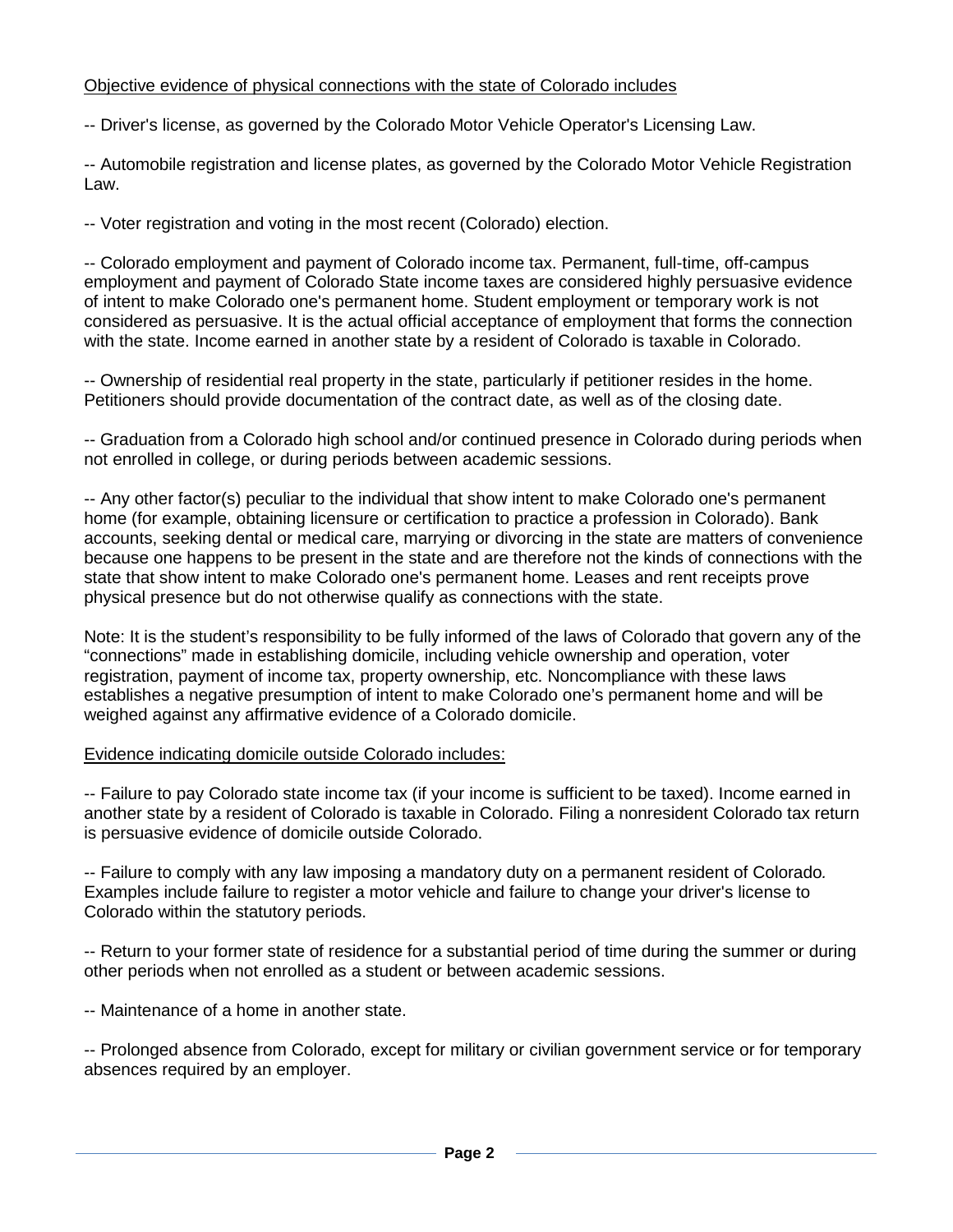-- Any other factor particular to your situation that indicates non-Colorado domicile. Examples include applying for a loan or receiving college financial aid from another state where domicile in that state is a condition for receiving funds, and voting or registering to vote in another state.

# **Emancipation and Residency**

A person must be legally emancipated before he or she is "qualified" to establish a domicile separate from the domicile of one's parents. Emancipation for tuition purposes takes place automatically when a person turns 22 years of age, or marries, or commences a post-baccalaureate degree-granting program. The clock then starts for establishing domicile (physical presence and intent) and the student must wait 12 months to become eligible for in-state tuition.

A person who is unmarried and under 22 years of age at the beginning of the one-year waiting period and who wishes to claim "emancipated minor" status must prove that he or she is completely selfsupporting and financially independent of his or her parents or legal guardian(s).

The following constitutes evidence of emancipation; however, no one criterion, taken alone, can be considered conclusive evidence of emancipation.

-- Affidavit from parents or legal guardian(s) (found on the back page of the petition) stating relinquishment of any claim or right to the care, custody, and earnings of the minor, as well as of the duty to support the minor, with documentation of the fact that the minor has not been claimed as a tax deduction on income tax returns. (If a minor claims emancipation as of August 1 of a given year, and the parents have supported the minor from January 1 to August 1, the minor may be claimed for that given year, since the parents provided more than half of the support of the minor for that year.) Emancipation under these circumstances is the act of the parent and not of the child. If there is a duty to support the minor, as, for instance, a court order in a divorce decree, there is no emancipation.

-- Lack of any financial support provided by the parents (including trust funds), coupled with proof that the minor can independently meet all of his or her own expenses, including the cost of education.

-- Entry into military service.

Unemancipated minors may qualify for in-state tuition only when their parent(s) or legal guardian(s) are domiciled in Colorado. An unemancipated child of divorced or separated parents can be immediately classified as in-state if either parent has been domiciled in Colorado the requisite period of time, regardless of which parent was granted custody or duty to support the minor by court decree. The parent in this instance is always the one to complete the petition for in-state classification, based on the parent's domicile and connections with the state.

#### **Four-Year Rule**

Students whose parents maintain a Colorado domicile for four years and then establish domicile elsewhere, will remain eligible for in-state tuition if:

a) The parents leave Colorado after the student completes his or her junior year of high school and if the student enrolls at a Colorado public college or university within three years and six months after the parents leave Colorado. The student need not remain in Colorado when the parents leave or be emancipated from the parents.

OR

b) The student maintains continuous Colorado domicile. The student need not be emancipated. This provision generally will be met if the student continues to reside in Colorado after the parents leave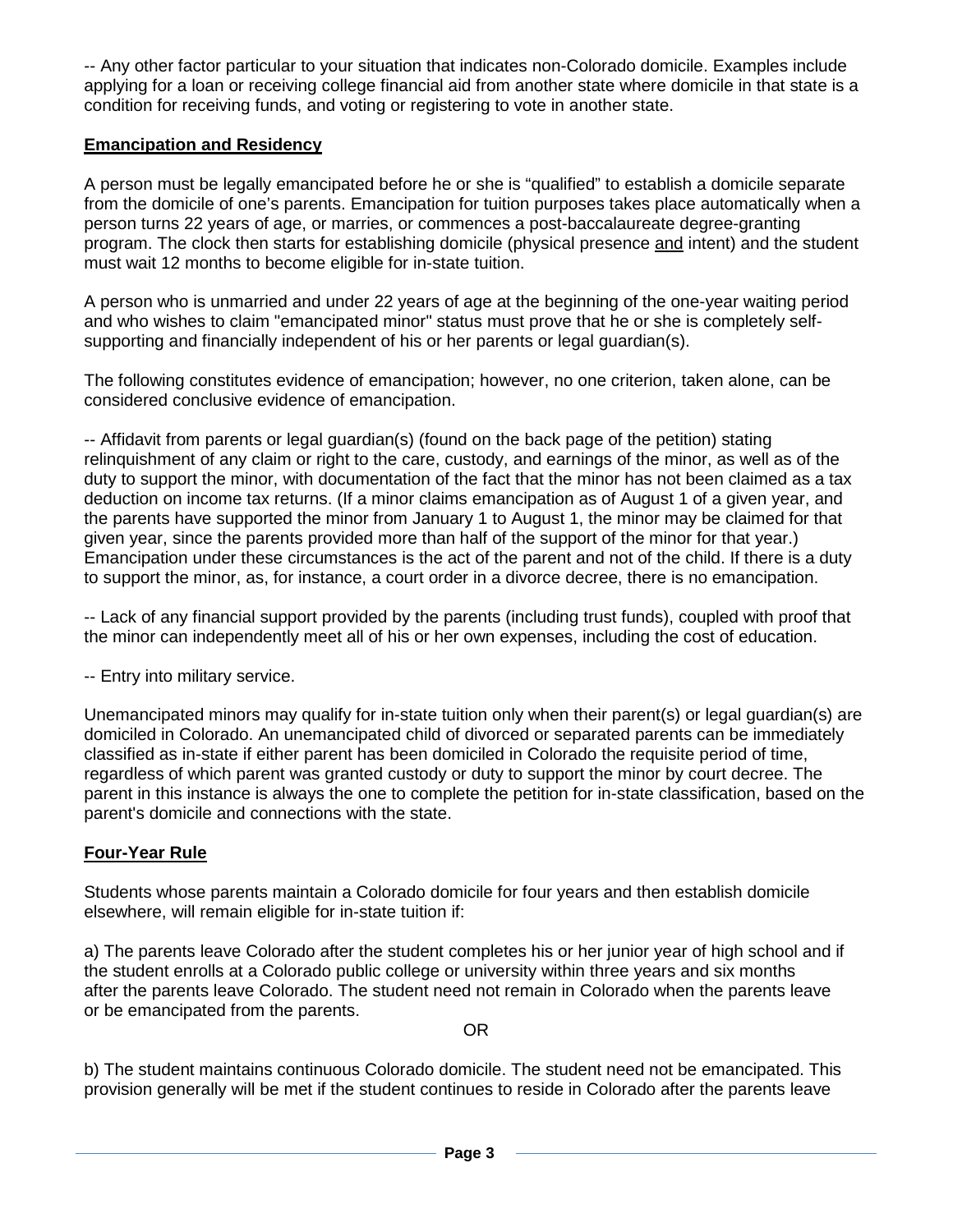or if the student resides outside the state only temporarily (for example, to attend college or for military service) while maintaining Colorado domiciliary connections such as voter registration and income tax filing.

## **Military Service and Residency**

Active-duty members of the armed forces of the United States and Canada on permanent duty stationed in Colorado and their dependents (as defined by military regulations) are eligible for in-state status, regardless of domicile or length of residence in Colorado. The military member must have reported to a duty station in Colorado, as certified by their military command, by the first day of class of the applicable academic term. To obtain this in-state tuition rate, the student must submit a Certification of Military Status Form signed by their Base Education Officer verifying their active military status and permanent duty assignment in Colorado, along with a copy (both front and back sides) of the military identification card. Dependents must present verification of the active military person on permanent duty, along with a copy of the military dependent identification card. This certification must be signed and submitted to the Registrar's office no earlier than 90 days prior to the first day of classes and no later than 10 working days from the first day of the term. The certification must be completed and submitted each semester.

Unless the student meets the requirements for domicile in Colorado for one year as detailed above, this eligibility expires as of the first term that begins after retirement or discharge from the military or loss of dependent status.

If the parent was on active duty in Colorado at any time during the student's senior year of high school in Colorado, the student retains in-state status if the parent is transferred outside Colorado (but not if the parent retires). The student must enroll in a public institution of higher education in Colorado within 12 months of graduation, but cannot have attended college outside Colorado.

Military dependents continuously enrolled in a Colorado college continue to qualify for in-state tuition if the military member is transferred outside Colorado (but not if the parent retires).

Unless the student meets the requirement for domicile in Colorado for one year as detailed above, this eligibility expires as of the first term that begins after retirement or loss of dependent status.

To retain domicile during an absence from Colorado due to military orders, military personnel must maintain Colorado as their state of legal residence for tax purposes, and voters must maintain Colorado voter registration.

Military personnel may retain legal residence in their original state, or they may establish a new legal residence in a state in which they reside due to military orders. They may not establish domicile in Colorado while residing elsewhere or while being physically present in the State only on a temporary basis.

Persons domiciled in Colorado for one year who enter active duty military service, and who return permanently to Colorado within 6 months of discharge, and their dependents, qualify for in-state tuition regardless of changes of domicile while on active duty.

#### *New Law: House Bill 09-1039 C.R.S. § 23-7-108.5 and In-State Tuition Status (effective Fall 2009 semester)*

House Bill 09-1039 allows higher education institutions to grant in-state tuition status for any enrolled student who provides documentation (such as DD 214 form) that he/she has been honorably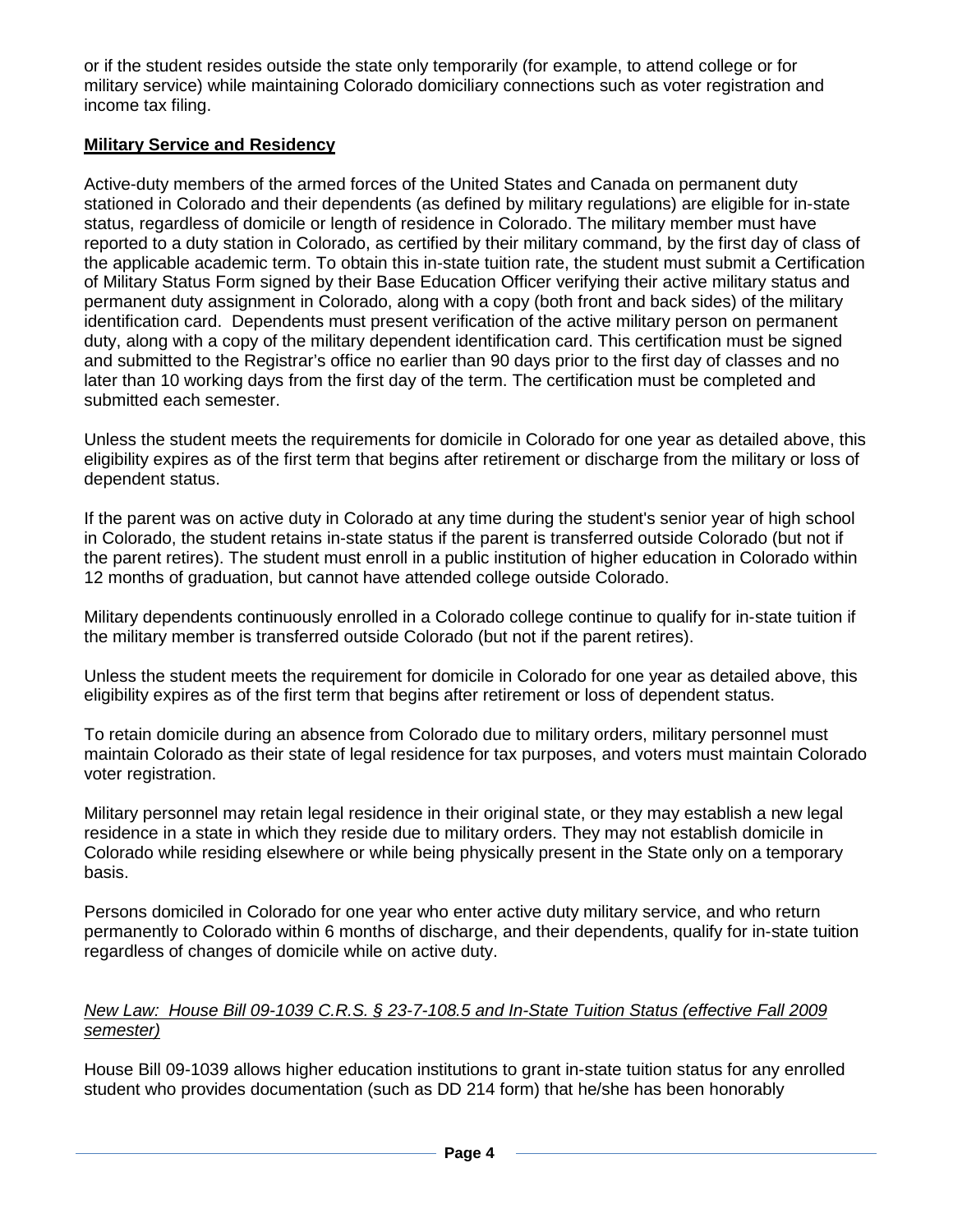discharged from the United States military and who meets, for any length of time, the presumptions and rules for maintaining Colorado domicile.

# **Civilian Absences from the State**

Civilians who accept overseas employment, governmental or otherwise, or temporary employment in another state, or who are temporarily absent from Colorado for other reasons, must continue to file Colorado state income tax returns as residents for each and every year of their absence from the state. They must claim and pay taxes on all of their earnings, wherever earned, and will receive a credit for taxes withheld by or paid to another state. Civilians, like military personnel, are allowed to back file for all years of absence, and refusal to back file is sufficient evidence by itself to determine that the civilian has relinquished, renounced, and abandoned his or her Colorado domicile for tuition purposes. This is so even if the civilian has retained Colorado driver's license, license plates and voter registration.

#### **Permanent Resident Aliens and Visa-Holders**

Persons who are lawful permanent residents or who are admitted as refugees are eligible to establish domicile for tuition purposes. Nonimmigrant aliens who are residing in Colorado for purposes other than education may qualify for in-state status after one year of Colorado residence. The nonimmigrant categories subject to this provision are determined by the Colorado Commission on Higher Education. Nonimmigrants in the following categories cannot qualify for in-state tuition: F-1, F-2, H-3, H-4 (if the visa holder is the spouse or child of an H-3), J-1 and J-2 (if the J-1 visa holder is a student or trainee), M-1, and M-2.

# **Petitions and Appeals**

Petition forms for requesting in-state residency status are available online from the Office of the Registrar Website:

#### [http://www.ucdenver.edu/student-](http://www.ucdenver.edu/student-services/resources/registrar/Documents/RegistrarForms/AMC/TuitionPetitionAMC.pdf)

[services/resources/registrar/Documents/RegistrarForms/AMC/TuitionPetitionAMC.pdf](http://www.ucdenver.edu/student-services/resources/registrar/Documents/RegistrarForms/AMC/TuitionPetitionAMC.pdf) or from the Office of the Registrar, Student Services Center, Education 2 North building, third floor, on the Anschutz Medical Campus. The petition must be notarized and should be filed one or two months before the start of the term for which one wishes to qualify. The deadline for submitting petitions for a given term is the last day of late registration for the student's program of study. The date of the last day of late registration is also the date that is used to determine whether or not a person has been domiciled in Colorado for the requisite twelve months in order to qualify for residency status. At all times in the classification procedure, it is the student's responsibility to present all requested information and to meet the appropriate deadlines. Only photocopies of requested documents should be submitted with the petition because all information submitted becomes part of the student's file and cannot be returned to the student. Failure to provide all requested information and documents will invalidate a request or petition for in-state status. The student is notified of the University's decision by e-mail and regular mail.

Any student who is denied in-state tuition classification by the Tuition Classification Officer may appeal that decision to the Residency Appeals Committee. The Residency Appeals Committee is composed of a representative from each University of Colorado campus. A student wishing to appeal a decision should contact the Registrar's Office for instructions. The decision of the Residency Appeals Committee is final. Residency appeals must be submitted, in writing, to the Office of the Registrar **no later than 10 working days after the student receives the Tuition Classification Officer's decision.** There will be no retroactive changes in classification.